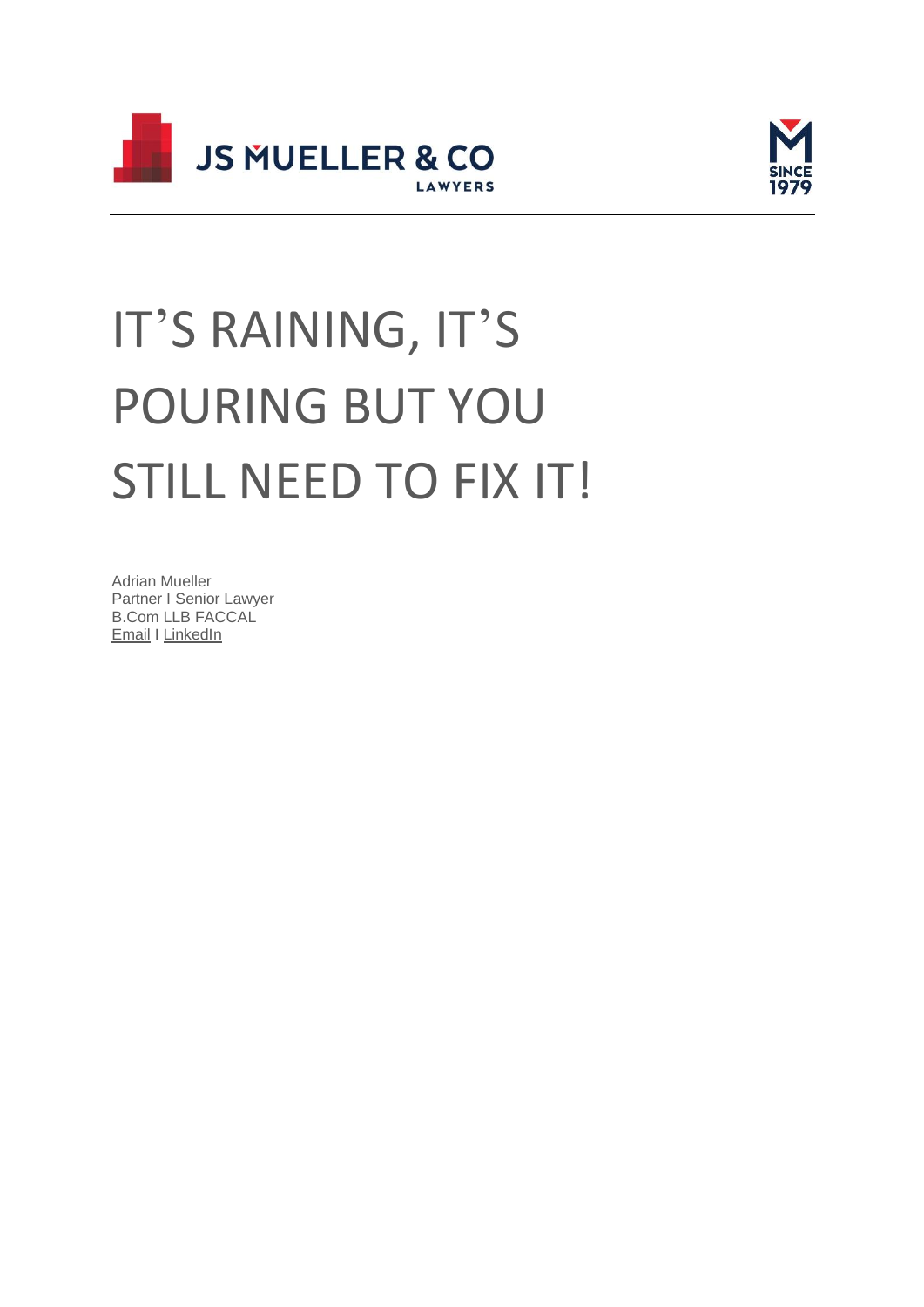

# **IT'S RAINING, IT'S POURING BUT YOU STILL NEED TO FIX IT!**

## **Introduction**

New South Wales has experienced unprecedented wet weather this year. This has resulted in strata managers being run off their feet dealing with complaints about water ingress in apartment buildings. It has also resulted in delays finding contractors who are available to fix defects that are the cause of water ingress. Do those delays provide owners corporations with a lawful excuse from the need to repair defects that are causing water leaks? What about if the defects are caused by the actions of a tenant? And is there any way an owners corporation can avoid its duty to repair common property defects? In this article we take a closer look at the responsibility of an owners corporation to repair common property.

## **The Duty to Repair**

Section 106 of the *Strata Schemes Management Act 2015* (**Act**) imposes on an owners corporation a duty to:

- (a) properly maintain and keep in a state of good and serviceable repair the common property;
- (b) where necessary, renew or replace any fixtures or fittings comprised in the common property.

This duty requires an owners corporation to fix any defects in the common property that are allowing water to leak into a lot.

# **The Nature of the Duty to Repair**

The duty of the owners corporation to maintain and repair common property has been considered in a number of cases.

In those cases, the Supreme Court and NCAT has said that the duty to repair common property:

- (a) is compulsory;
- (b) is absolute; and
- (c) is not a duty to use reasonable care to maintain and repair common property or to take reasonable steps to do so but a strict duty to maintain and keep in repair.

This means that an owners corporation cannot delay any repairs that need to be carried out to fix defects in the common property that are causing water to leak into a lot. Even if it is impossible to find contractors who are available to repair those defects, that does not provide an owners corporation with a lawful excuse for delaying any necessary repairs to common property.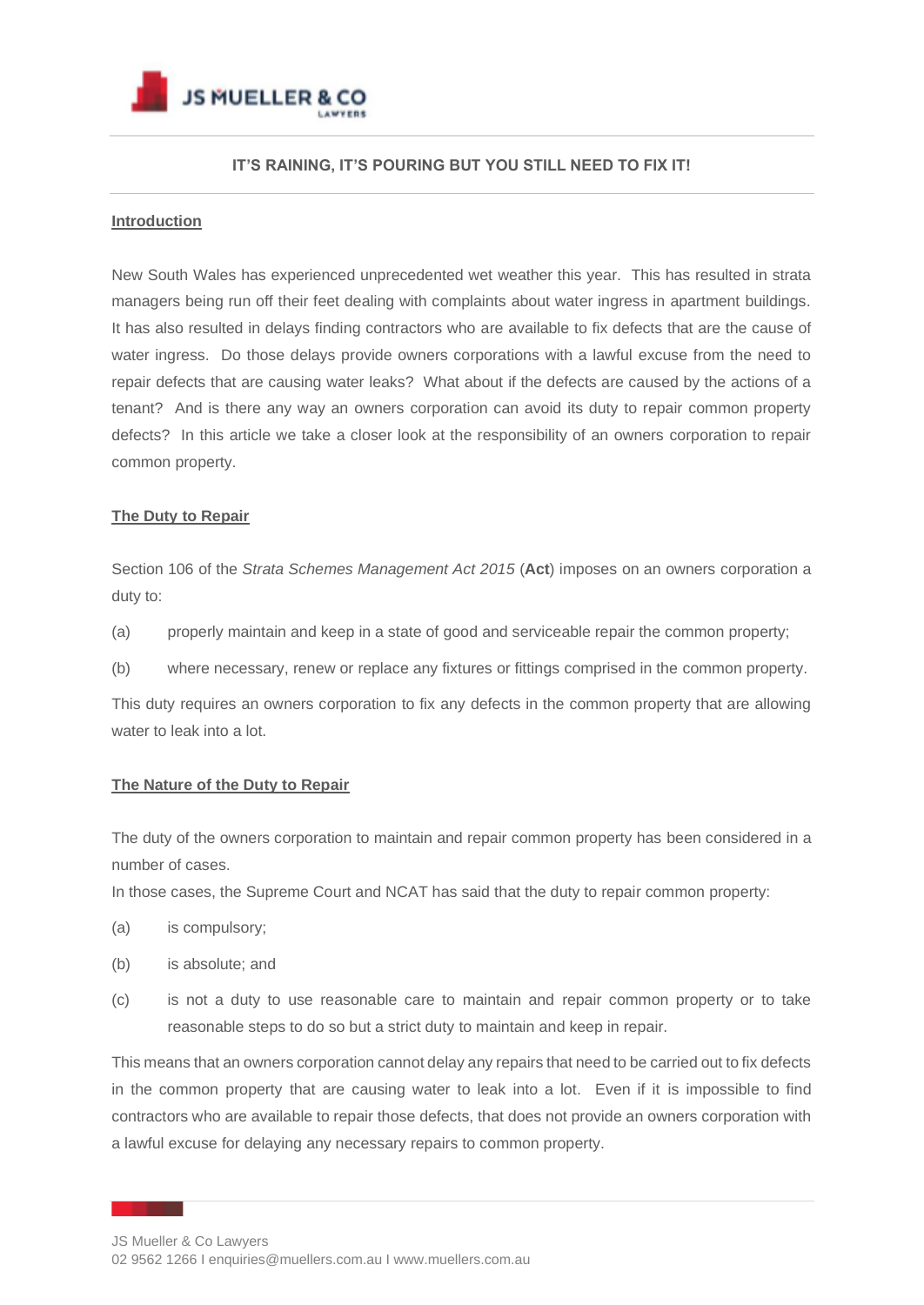

# **Other Aspects of The Duty to Repair**

There are other aspects of the duty to repair common property that are often overlooked particularly in the case of new buildings or where a tenant damages common property. The Supreme Court and NCAT have held that the duty to repair common property:

- (a) extends to require the remediation of defects in the original construction of the building;
- (b) must still be fulfilled even if the owners corporation did not cause the damage to the common property which needs to be repaired.

This means that, in general, an owners corporation cannot blame an original builder or developer for defects in the common property and refuse to fix them. However, if the owners corporation takes legal action against a builder or developer in respect of defects in the original construction of the common property, then the owners corporation can put on hold its obligation to repair common property defects. Further, the cases say that even if a person damages the common property, in general, the owners corporation must still repair that damage, even though it may have a right to recover the cost of that repair from the offender. Alternatively, under section 132 of the Act, the owners corporation can apply to NCAT for an order to require an owner or occupier to repair damage to the common property caused by them. It appears that if the owners corporation takes legal action against an owner or occupier in NCAT to obtain that order, that allows the owners corporation to put on hold its duty to repair the damage.

# **Anything Else?**

The duty to repair the common property also requires the owners corporation to carry out repairs which are not for the benefit of the majority of owners. Indeed, the owners corporation is obliged to carry out repairs to the common property that only benefit a single owner. This means that an owners corporation cannot refuse to repair a leaking window on common property on the basis that the leak only affects one lot.

#### **Is there an Escape Route?**

There are generally two ways for an owners corporation to relieve itself from its duty to repair common property (apart from the ways we have discussed above).

First, an owners corporation can pass a special resolution at a general meeting to determine that it is inappropriate to repair a particular item of common property. This can be done under section 106(3) of the Act but only if the decision will not affect the safety of the building or detract from the building's appearance.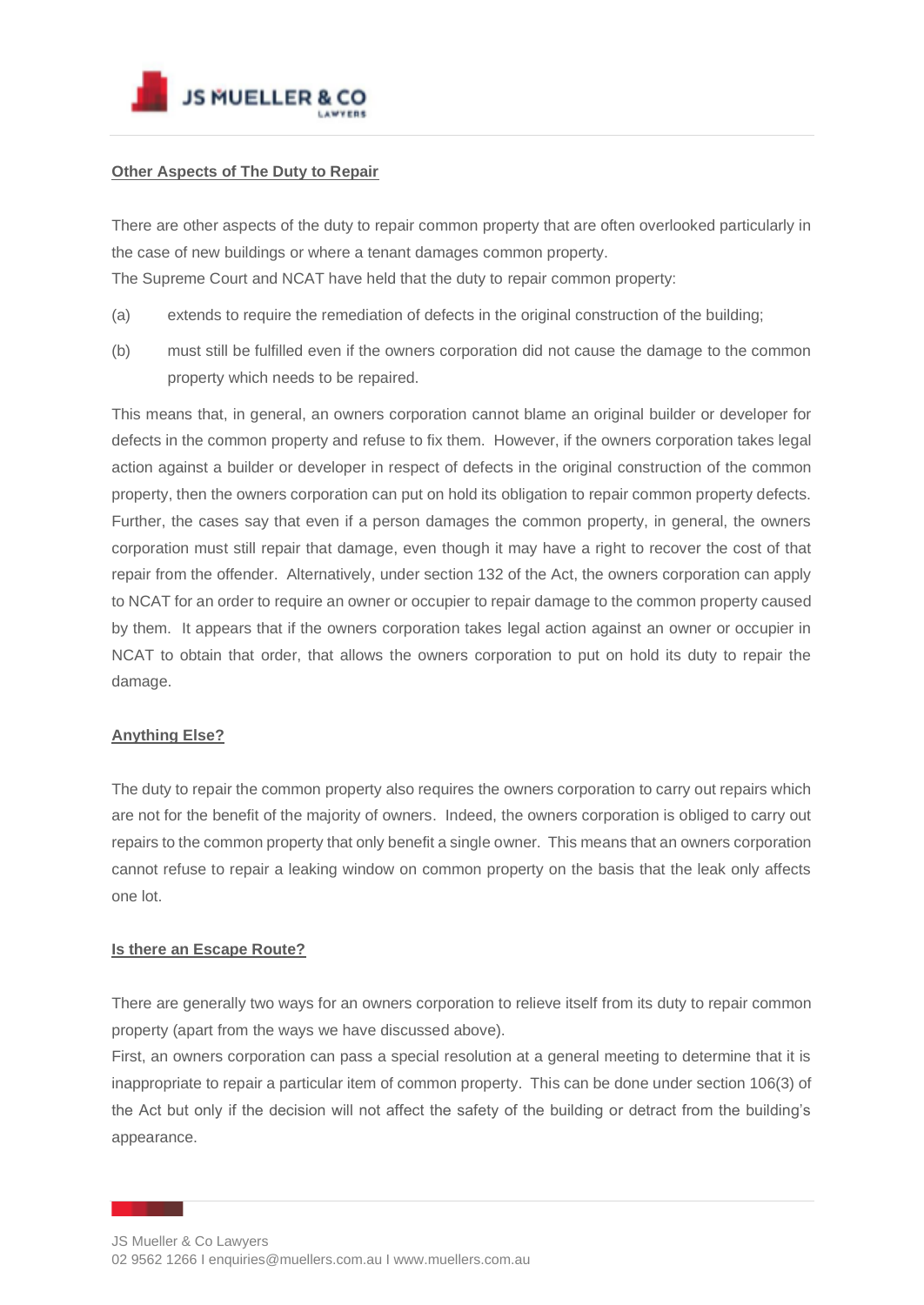

Second, an owners corporation can make a common property rights by-law that transfers its responsibility for the repair of a particular item of common property to one or more owners. The by-law needs to be approved by a special resolution at a general meeting. However, the by-law also needs to be approved by the owners who will be responsible for repairing the item of common property under the by-law. Often it proves difficult to obtain the consent of those owners.

## **What about Compensation?**

The recent inclement weather has led to a substantial increase in claims for compensation being made by owners against owners corporations who have failed to repair defects that have allowed water to leak into and cause damage to lot property. Typically, those claims are made by investor owners for rental loss when the damage to their lots become so severe that the lots are uninhabitable. But compensation claims can also cover alternate accommodation expenses if an owner occupier is forced to move out of a lot due to damage caused by water ingress, the costs an owner incurs cleaning and repairing lot property (e.g. replacing saturated carpet), experts' fees and legal costs. The liability of an owners corporation to pay compensation to an owner is a strict one.

This can make it difficult for owners corporations to defend compensation claims that are made by owners as a result of common property defects that allow water to leak into and damage lot property. Indeed, one Court has remarked that this puts an owners corporation into the position of an insurer.

#### **Conclusion**

Even though the recent inclement weather has made it difficult to find contractors who are able to repair common property defects, that does not provide an owners corporation with a lawful excuse for delaying essential repairs and maintenance. The duty to repair is a strict one and there are limited exceptions to that rule. This emphasizes the importance of proactive and ongoing building maintenance to help avoid the problems that many owners corporations are now encountering.

Adrian Mueller Partner I B.Com LLB FACCAL [adrianmueller@muellers.com.au](http://adrianmueller@muellers.com.au/)